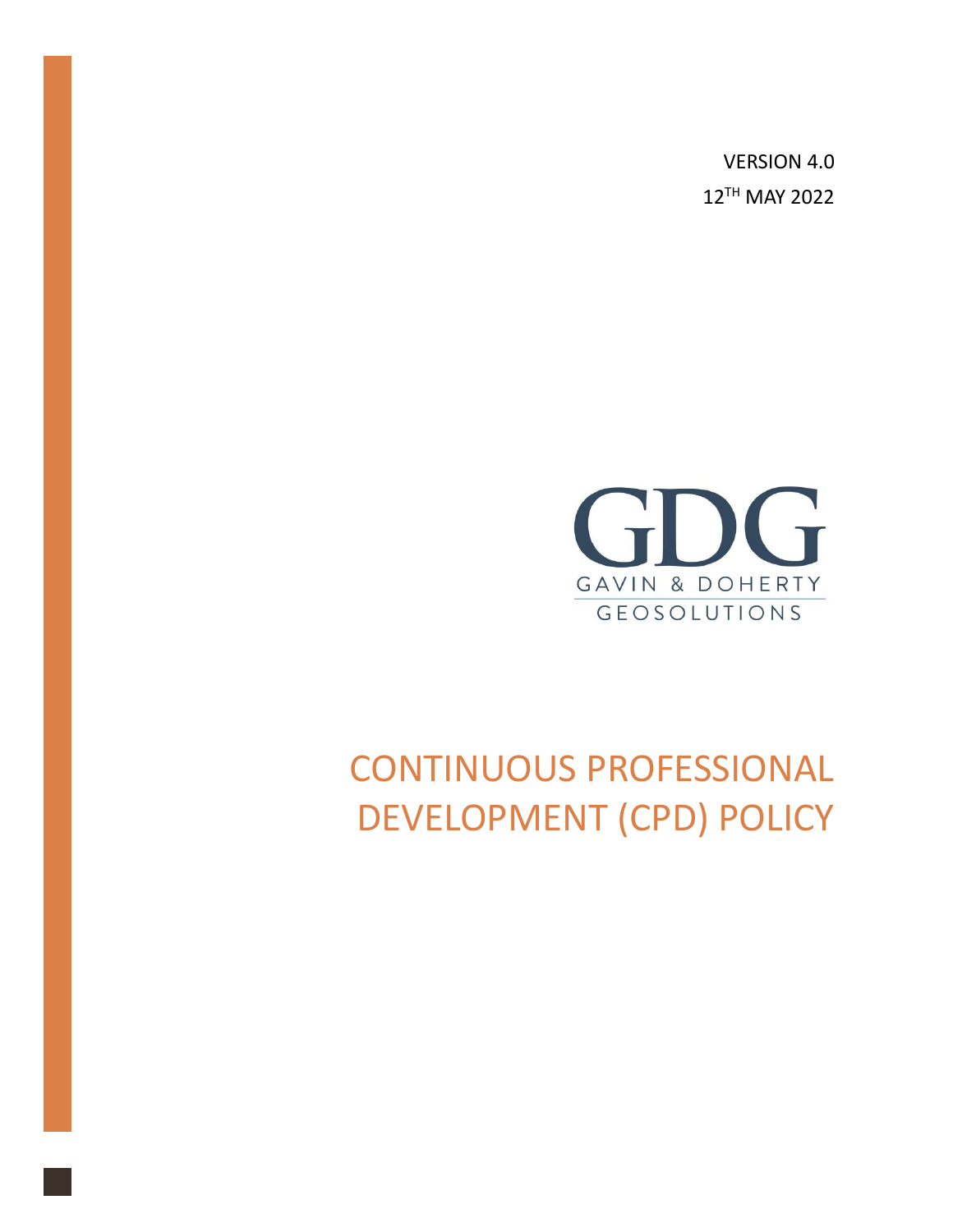

Gavin and Doherty Geosolutions (GDG) is a specialist engineering consultancy, providing innovative engineering solutions across a broad range of civil engineering sectors. It is a priority within GDG to develop all our personnel to their fullest potential to achieve our objectives.

With this in mind, GDG developed a Continuing Professional Development programme, which Engineers Ireland has accredited. The accreditation lasts for three years, which is the maximum length of time that can be achieved. Whilst our CPD framework has been developed inline with Engineers Ireland and accredited accordingly, this document is equally applicable to all GDG employees regardless of jurisdiction.

### DEFINITION

Continuing Professional Development (CPD) is a timely professional record covering technical and nontechnical topics. On joining GDG, all employees make a fundamental commitment to ongoing selfimprovement.

## EXPECTATIONS

We expect our employees to:

- Understand the range of avenues and opportunities (not just training) which constitute CPD
- Review CPD needs on an ongoing basis in line with our business strategy
- Embrace both technical and non-technical CPD
- Engage in CPD as part of the virtuous cycle of competence upkeep and growth
- Be reflective practitioners, taking the time to think about and learn from experiences
- Complete and record a baseline minimum average, per annum, of 5 days / 35 hours of formal CPD in a format suitable for audit
- Distil and capture learning outcomes from new assignments, projects, courses etc.
- Be flexible, curious and courageous, with a desire to learn and share expertise

#### What employees can expect:

A workplace wholly committed to learning, development and continuous improvement with:

- Regular and ongoing informal performance feedback
- Twice yearly formal appraisals with the line manager
- Active support for CPD from management, mentors and colleagues
- Systems and processes which facilitate knowledge sharing and ease of access to information / subject-matter-experts
- A climate both conducive to good ideas and accepting of failure during early trials
- Clarity regarding required key skills and competencies in line with our strategy (Appendix A)
- Readily available mentoring and coaching
- Funding and other supports for CPD and professional memberships which clearly add value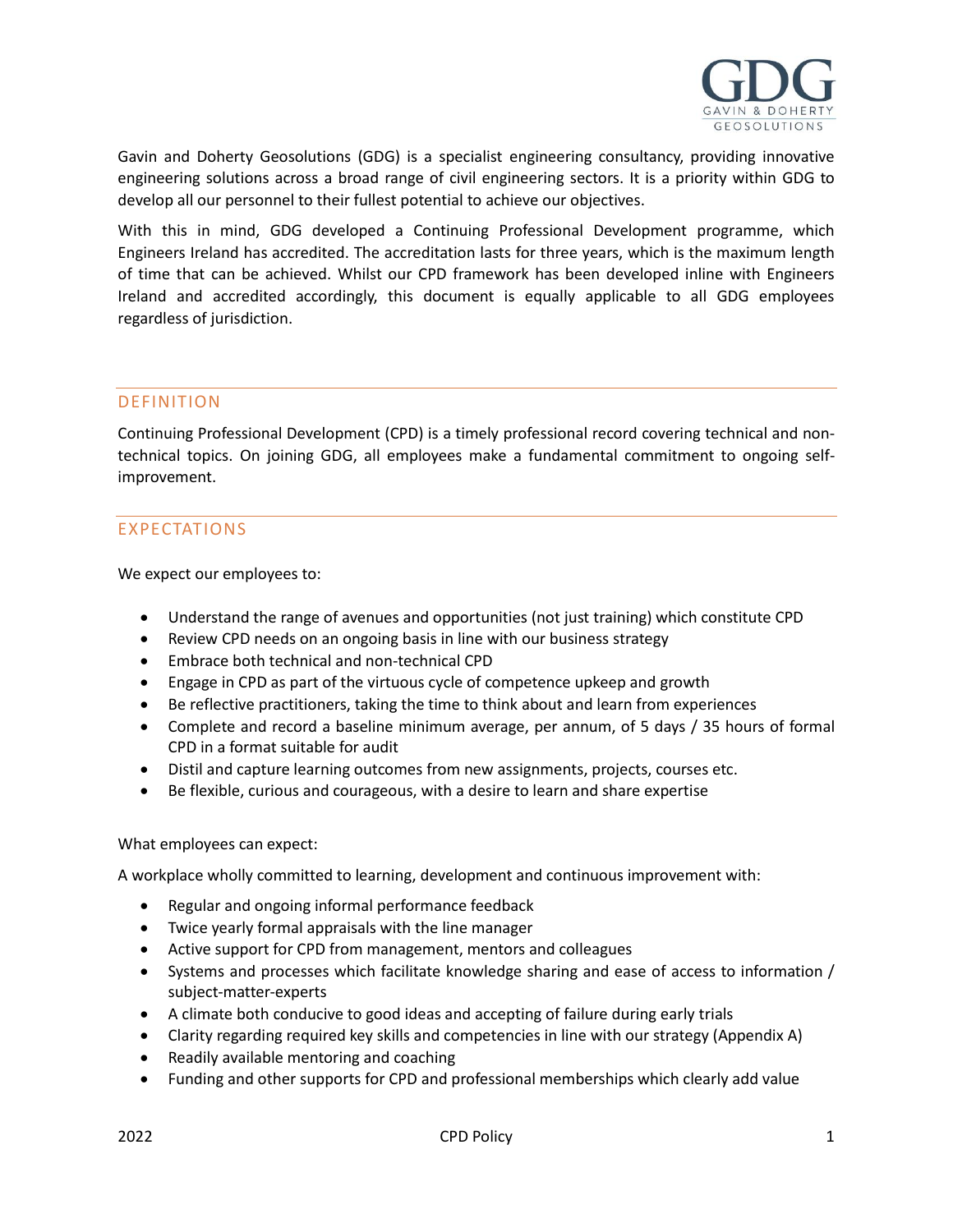

#### REQUIREMENTS

We require the following minimum level of CPD involvement:

- 1) Each employee should strive to fulfil the CPD requirements of their relevant institution/association.
	- a. For Engineers Ireland, the employee must accumulate 35 hours (5 days) of CPD activity each year.
	- b. For members of the Institution of Civil Engineering, the guidelines recommend 30 hours per year.
- 2) The CPD cycle runs from 1st January to 31st December of each year.
- 3) Our employees should strive to ensure that their CPD activities cover a broad spectrum of skills, enhancing technical and soft skills.
- 4) We encourage all staff not affiliated with an institution or association to undertake at least 10 hours of CPD each year.

## CPD ACTIVITIES AND CORRESPONDING TIME CREDITS

Our staff are encouraged to review the blend of CPD activities and to ensure that they recognise the various learning environments and opportunities available. The **70:20:10** Model for Learning and Development is a learning and development model that corresponds to a proportional breakdown of how people learn effectively. The model highlights how the working environment forms the most significant portion of our employee's learning development.



The 70:20:10 Model for Learning and Development can be used as a guideline, where 70% of the time invested in CPD activities should be allocated to challenging assignments, 20% to developmental relationships and 10% to coursework and training.

Work activities can only be counted if you can justify that they are novel to you and contribute to your development as an engineering professional.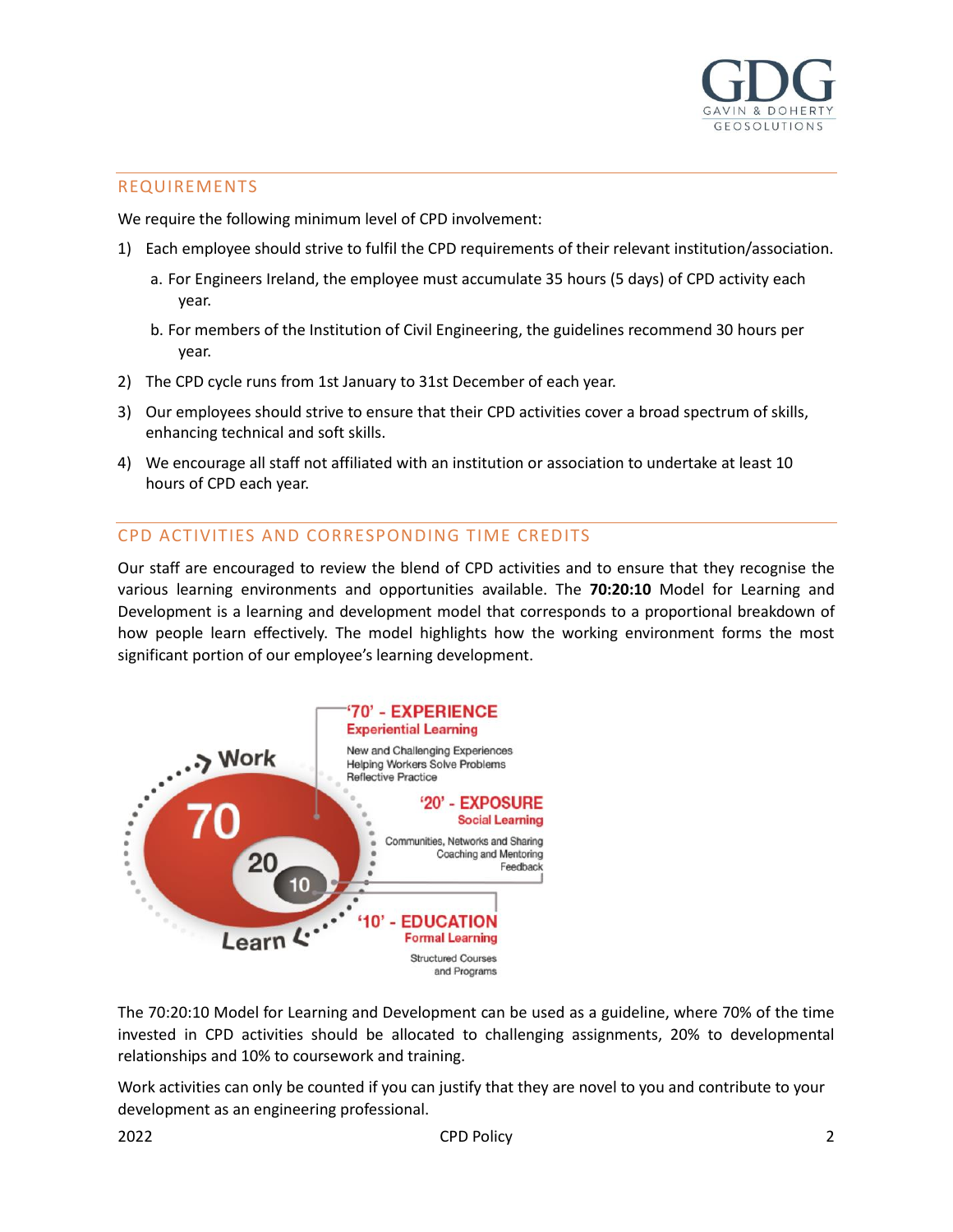

The following table illustrates what counts as CPD activities, according to Engineers Ireland:

| <b>TYPE</b>                                                                                                                          | <b>CPD DAYS (MAXIMUM</b><br><b>CLAIMABLE PER ANNUM)</b> |
|--------------------------------------------------------------------------------------------------------------------------------------|---------------------------------------------------------|
| <b>CPD ACTIVITIES</b>                                                                                                                |                                                         |
| Classroom training                                                                                                                   | actual duration                                         |
| Lecture series / lunch 'n' learns                                                                                                    | actual duration                                         |
| Computer-based course / e-learning                                                                                                   | actual duration                                         |
| Formal induction training                                                                                                            | actual duration                                         |
| <b>Teaching classes</b>                                                                                                              | class duration + material-<br>preparation time          |
| Knowledge sharing activities                                                                                                         | actual duration                                         |
| Mentoring either as Mentee/Mentor                                                                                                    | up to 1 day per annum                                   |
| Publishing journal article /book review                                                                                              | up to 1 day per annum                                   |
| <b>Structured Reading</b>                                                                                                            | up to 2 days per annum                                  |
| Benchmarking or Site Visits (e.g. to site/conference/installation)                                                                   | actual time of visit                                    |
| <b>PROFESSIONAL INSTITUTION / STATUTORY BODY ACTIVITIES</b>                                                                          |                                                         |
| Attending a relevant lecture                                                                                                         | actual lecture time                                     |
| Participating on a committee, task force                                                                                             | up to 3 days per annum                                  |
| Preparing and delivering a paper / presentation                                                                                      | up to 3 days per annum                                  |
| Visiting schools/colleges to promote engineering                                                                                     | up to 2 days per annum                                  |
| Volunteer work                                                                                                                       | up to 2 days per annum                                  |
| Successful application for Registered Professional Title (Chartered<br>Engineer, Associate Engineer, Engineering Technician, Fellow) | up to 1 day per annum                                   |
| <b>CONTINUING ENGINEERING EDUCATION (CEE) / POSTGRADUATE ACADEMIC COURSES</b>                                                        |                                                         |
| Bachelor's degree/ Masters Programme/PhD                                                                                             | up to 25 days per annum                                 |
| Diploma                                                                                                                              | up to 20 days per annum                                 |
| Certificate                                                                                                                          | up to 15 days per annum                                 |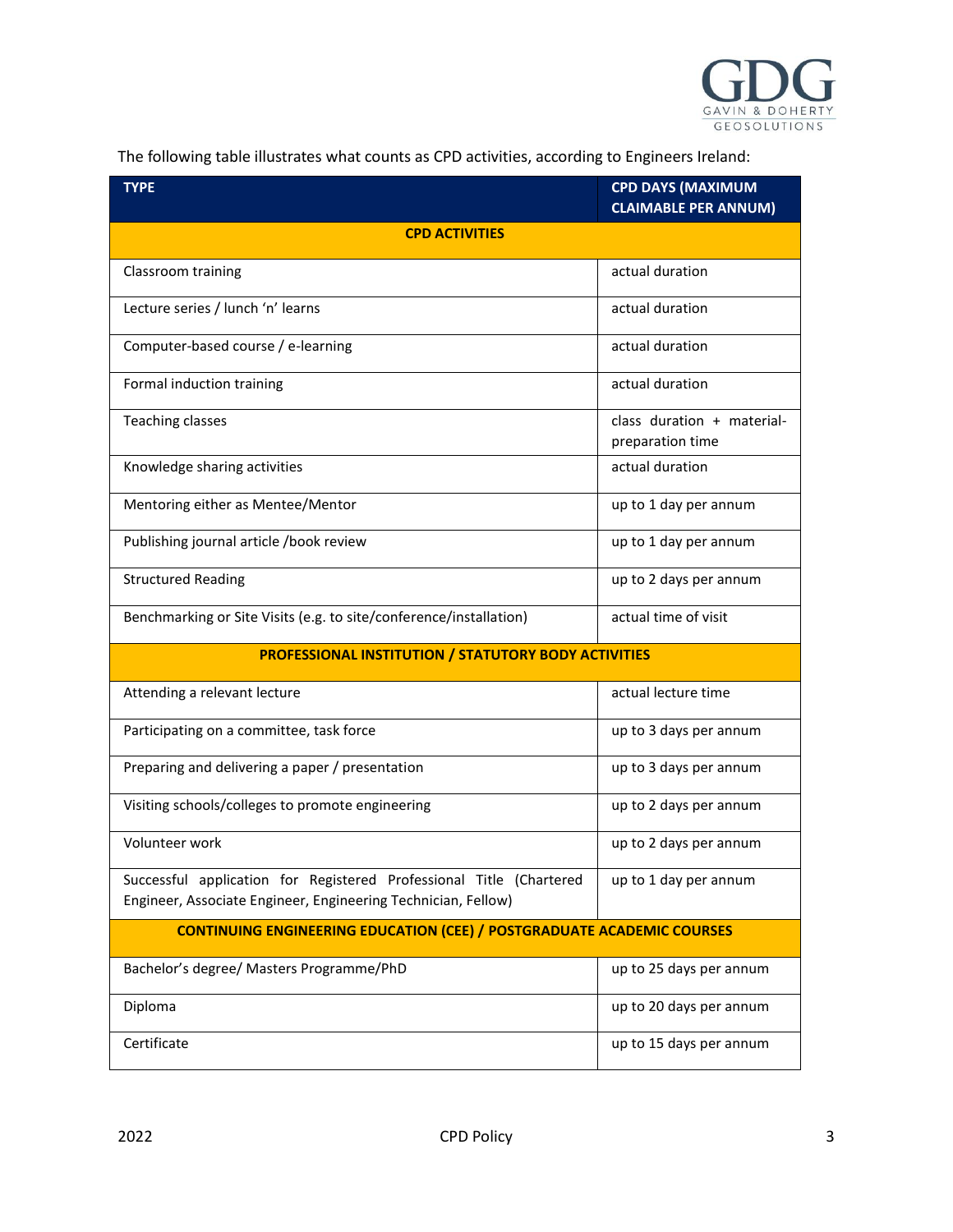

*Note: Courses or seminars should ideally be quality approved as CPD for engineering professionals, run by an engineering institution or an approved training provider. Topics can include specific technical subjects, sector specific subjects or generic training.*

## CPD COMMITTEE

GDG's CPD Committee is made up of a cross section of senior staff from engineering, technical disciplines and Human Resources. Its role is to:

- Identify CPD needs of the profession
- Provide professional input to planning of the GDG CPD Programme
- Instigate new or other courses as necessary
- Accredit CPD events/materials
- Review performance of CPD policy in action

Current members:

- Chair Paul Quigley (Director)
- John O'Donovan (Associate Director)
- Clare Brennan (Senior Engineer)
- Anna Sia (Principal Engineer)

Meetings are held quarterly using video conferencing facilities. CPD opportunities are also disseminated by the sector heads to the relevant teams within GDG and discussed within the team meetings to ensure sufficient time is allocated to training. This policy will be reviewed annually by the CPD Committee in line with business requirements and appropriate CPD best-practice.

#### HEALTH AND SAFETY TRAINING PLAN

GDG has a requirement under Irish and UK law to ensure the safety, health and welfare of our employees as far as is reasonably practicable. We will provide information, instruction, training and supervision necessary to ensure, as far as is reasonably practicable, the safety, health and welfare of our colleagues. Employees have a duty to attend such training and, as appropriate, undergo such assessment as may reasonably be required by their employer or as may be prescribed relating to safety, health and welfare at work or relating to the work carried out by the employee.

The Health and safety training needs are identified through:

- A Risk Assessment process,
- Sector or Project Specific Training, and
- Employee Apprisals.

During your onboarding process, we will ensure that: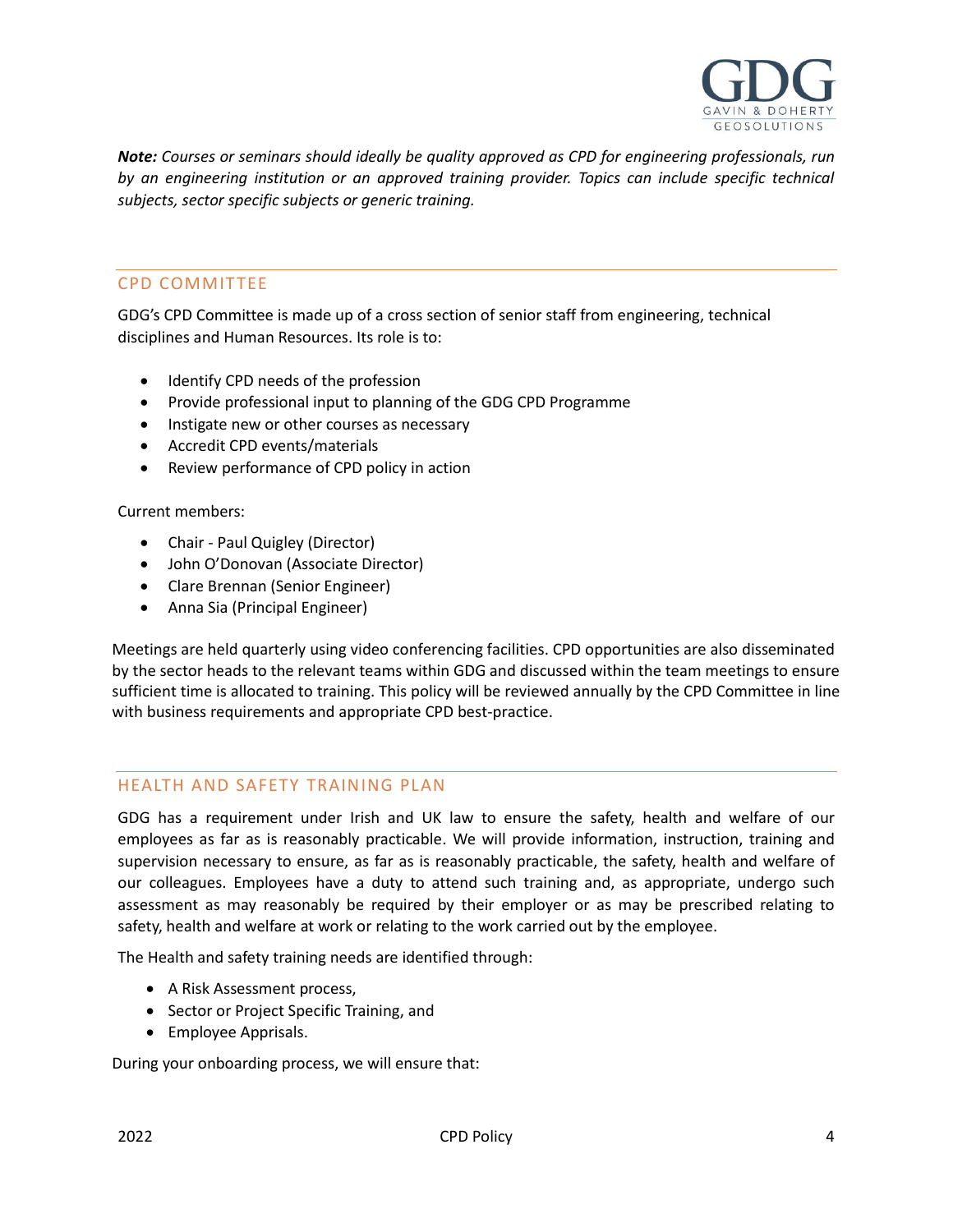

- All employees are, upon commencement of employment, directed to the Safety Statement and are required to read and understand its contents.
- A Safety Induction is provided for all new starters.
- Safety Training is provided as set out in the Health and Safety Training Plan.
- Safepass or CSCS training is provided to employees such that all technical staff who visit construction sites should attend a Safe Pass / CSCS course at least once to provide them with information regarding site hazards and risks and to make them familiar with the training received by Construction Workers. Resident Engineers present on sites continuously and are recommended to maintain up-to-date Safet Pass / CSCS training. Maintaining anup-to-date Safe Pass / CSCS card will be determined by Project Directors or Sector Leads.

GDG rovides a general in-house Safety Briefing for all staff. These sessions commenced in 2021 and new staff joining the firm are required to view this training. Records of Safe Pass / CSCS training and inhouse briefings will be maintained by GDG.

### CPD PROCESS

Each staff member undergoes an annual training review where training needs and the staff CPD objectives are discussed. The training needs will address:

- 1. The technical and safety needs of all employees in the company
- 2. The experience of the employee
- 3. The current business needs of the company
- 4. Future market opportunities
- 5. Ways of improving employee well-being and safety
- 6. Ensuring that our designs are technically robust, comply with statutory requirements and can be safely built, operated and dismantled
- 7. Knowledge of legislative frameworks for health and safety compliance.

Following this discussion, several specific CPD activities are identified for each member of staff, which are then completed during the following year. Employees are free to suggest other training relevant to their professional development. The suggestions are made to their respective line managers, who will seek approval from the appropriate director. An annual budget is reserved for staff training.

A dedicated folder for staff CPD is located on the server. Upon completion of new CPD activity, the individual staff members are requested to update their CPD log accordingly. **This is the responsibility of the individual staff members.**

Those on maternity, parental, career, or long-term sick leave, not directly related to engineering will be deemed sufficient to complete 10 CPD hours through structured or unstructured CPD.

Our staff are expected to update their CVs with their recent accomplishments and ensure that their professional development is captured on their CV.